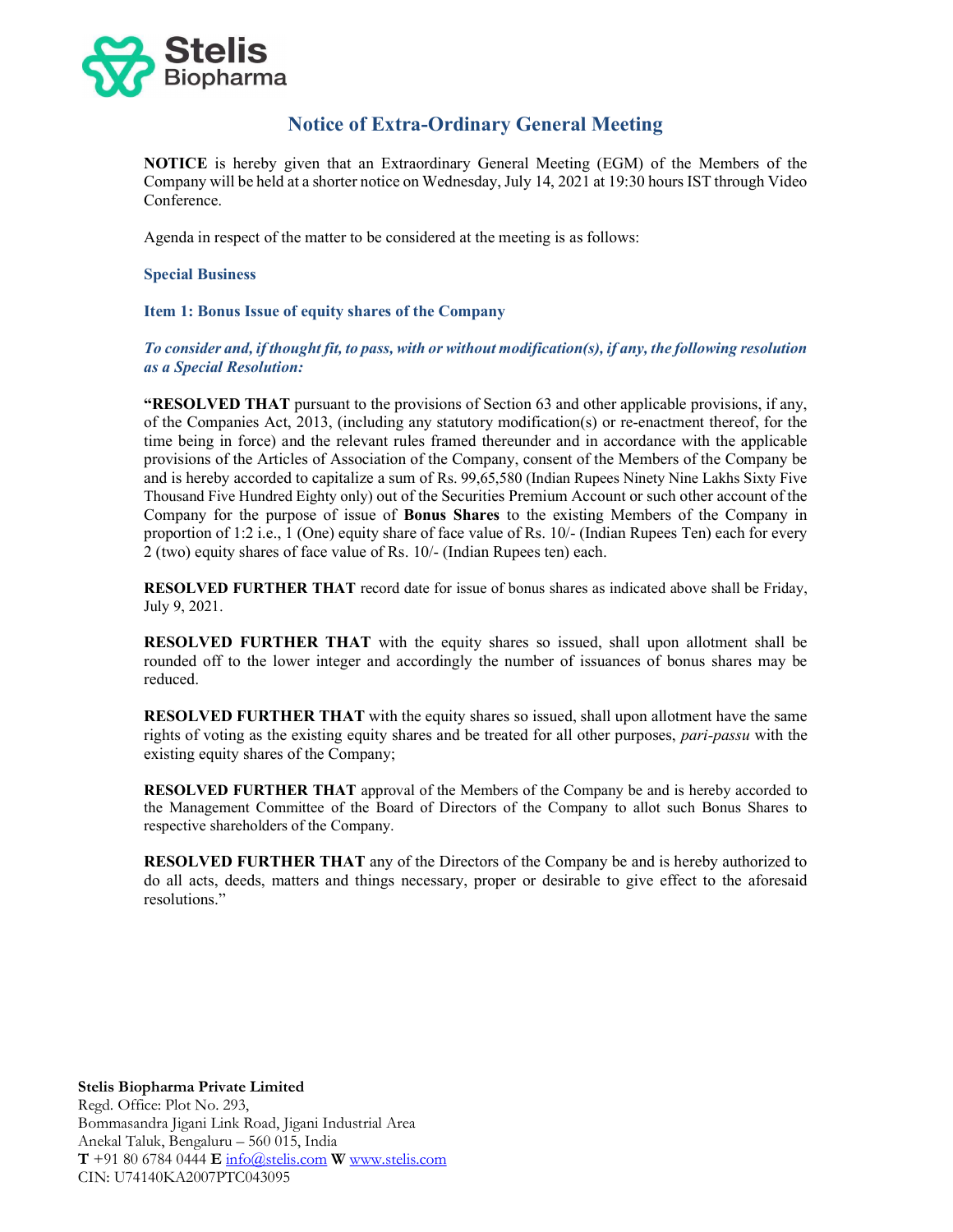

#### Item 2: Amendment of Memorandum of Association and Articles of Association pursuant to:

To consider and, if thought fit, to pass, with or without modification(s), if any, the following resolution as a Special Resolution:

#### Item 2.1. Reclassification of CCPS into Equity Shares

"RESOLVED THAT pursuant to provisions of section 13, 61, 64 and all other applicable provisions, if any, under the Companies Act, 2013 (including any statutory modification(s) or re-enactments thereof for the time being in force) and the rules framed thereunder and the Article of Association of the Company, consent of Members of the Company be and is hereby accorded to cancel the unissued Preference shares and for reclassification of the Authorized Share Capital under Clause 'V' of the Memorandum of Association of the Company as mentioned below:

- a. by reclassifying 1,34,334 Series A Compulsorily Convertible Preference Shares of Rs. 10/- each into 1,34,334 Equity Shares of Rs. 10/- each;
- b. by reclassifying 1,79,112 Series B Compulsorily Convertible Preference Shares of Rs. 10/- each into 1,79,112 Equity Shares of Rs. 10/- each

#### Item 2.2. Sub-Division of equity shares from the Face Value of Rs. 10/- to Face Value of Rs. 1/- per share

RESOLVED FURTHER THAT pursuant to the provision of Section 61(d), 64 and all other applicable provisions, if any, of the Companies Act, 2013 and Rules framed thereunder (including any statutory modification or re-enactment thereof, for the time being in force) and the provisions of Memorandum of Association and Articles of Association of the Company and subject to such other approvals, consent, permissions and sanctions as may be necessary from the appropriate authorities or bodies, consent of the members of the company be and is hereby accorded for the sub-division of each of the Equity Share of the Company having a face value of Rs. 10/- each in the Authorized Equity Share Capital of the Company subdivided into 10 (Ten) Equity Shares having a face value of Rs. 1/- each ("Sub-division").

RESOLVED FURTHER THAT pursuant to the sub-division of the equity shares of the Company, all the issued, subscribed and paid up equity shares of face value of Rs. 10/- (Rupees Ten only) each of the Company existing on the record date, to be fixed by the Company, shall stand sub-divided into equity shares of face value of Rs. 1/- (Rupees One only) each fully paid up, without altering the aggregate amount of such capital and shall rank pari passu in all respects with the existing fully paid equity share of Rs. 10/- each of the company and shall be entitled to participate in full dividend to be declared after sub-divided Equity shares are allotted.

RESOLVED FURTHER THAT record date for the sub-division of shares as indicated above shall be Friday, July 16, 2021.

RESOLVED FURTHER THAT upon sub-division of equity shares as aforesaid, the existing share certificate(s), if any, in relation to the existing equity shares of the nominal value of Rs. 10/- (Rupees Ten only) each held in physical form shall be deemed to have been automatically cancelled and be of no effect on and from the "Record Date"; And without requiring the surrender of existing share certificate(s) the Company may directly issue and dispatch the new share certificate(s) of the company, in lieu thereof, subject to the provisions of the Companies (Share Capital and Debentures) Rules, 2014 and in the case of members who hold the equity shares / opt to receive the sub-divided equity shares in dematerialized form, the subdivided equity shares of nominal value of Rs.1/- (Rupee One only) each shall be credited to the respective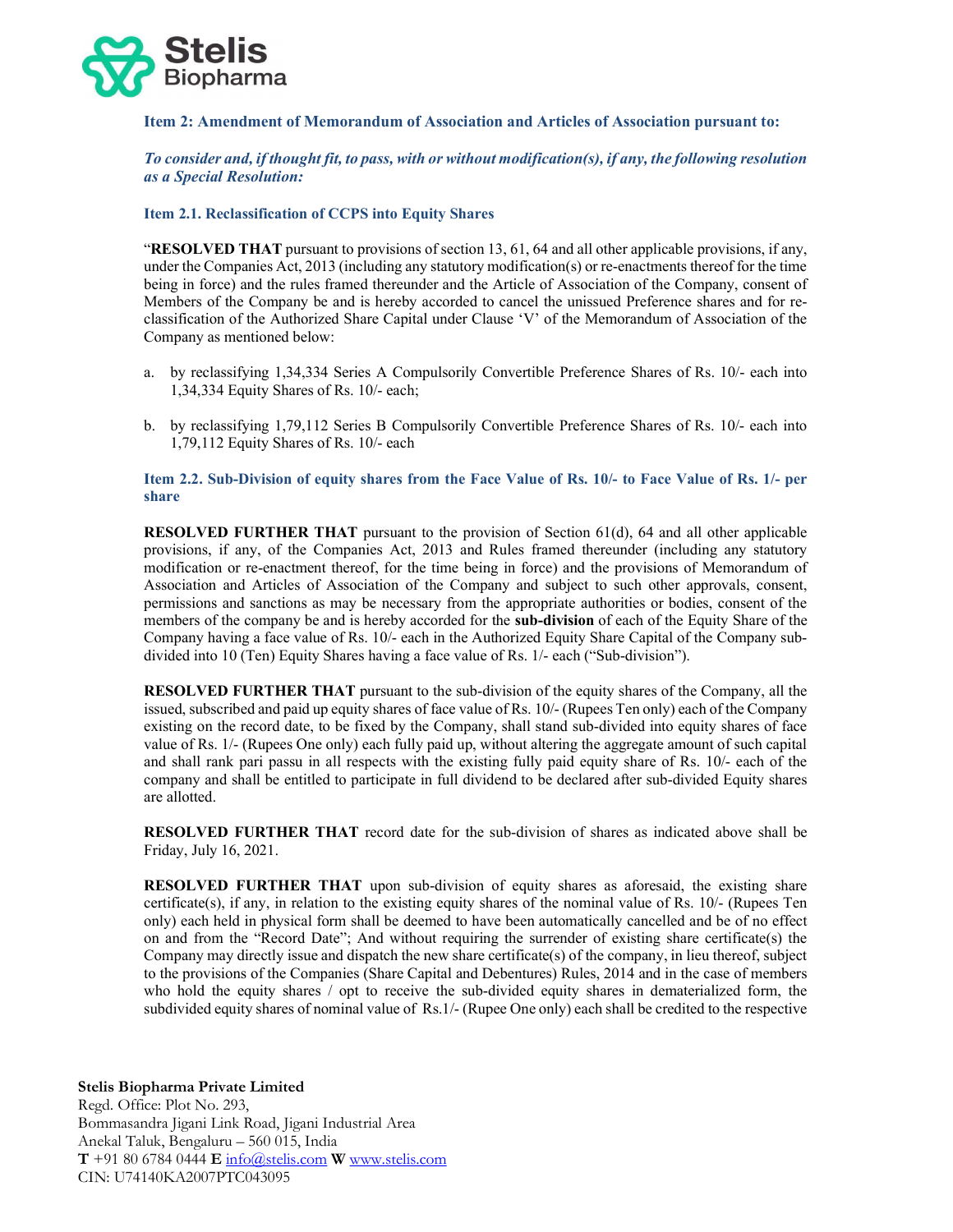

beneficiary account of the members with their respective depository participants and the Company shall undertake such corporate actions as may be necessary in relation to the existing equity shares of the Company.

RESOLVED FURTHER THAT the Board of Directors and/ or Management Committee of the Company be and is hereby authorised to take such steps as may be necessary for obtaining approvals, statutory, contractual or otherwise in relation to the above and to settle all matters arising out of and incidental thereto and to execute all deeds, applications, documents and writings that may be required, on behalf of the Company and generally to do all such acts, deeds, matters and things and to give from time to time such directions as may be necessary, proper, expedient or incidental for the purpose of giving effect to this Resolution and to delegate all or any of the powers herein vested in the Board to any Director(s), Officer(s) of the Company as may be required to give effect to this above resolution".

#### Item 2.3. Increase of Authorized Share Capital

RESOLVED FURTHER THAT pursuant to Sections 13, 61, 64 and all other applicable provisions, if any, under the Companies Act, 2013 (including any statutory modifications or re-enactments thereof for the time being in force) and the rules framed thereunder, approval of the shareholders of the Company be and is hereby accorded to increase the existing authorized share capital of the Company by Rs. 1,13,65,540/- by creation of additional 1,13,65,540 equity shares of Rs. 1 each, thereby increasing the existing capital of Rs. 3,86,34,460 divided into 3,86,34,460 equity shares of Rs. 1 each to Rs. 5,00,00,000 divided into 5,00,00,000 equity shares of Rs. 1 each.

#### Item 2.4. Alteration of Capital Clause

RESOLVED FURTHER THAT consequent upon the above stated sub-division, re-classification and increase in authorized capital the existing Clause V of the Memorandum of Association of the Company be and hereby substituted by the following new Clause V:

## The Authorized Share Capital of the Company is Rs. 5,00,00,000 divided into 5,00,00,000 Equity Shares of Rs.1/- (Rupees One Only) per Equity Share.

"RESOLVED FURTHER THAT pursuant to the provisions of Section 14 and any other applicable provisions, if any, of the Companies Act, 2013, read along with the Companies (Incorporation) Rules, 2014 and any other applicable Rules framed thereunder (including any statutory modifications, amendments thereto or re-enactment(s) thereof, rules, guidelines, if any, for the time being in force) (together hereinafter referred to as "Act"), and subject to such other approval, as may be required, the consent of the Members of the Company be and is hereby accorded to alter the Articles of Association of the Company to be in conformity with the above amendment.

## Item 2.5. Conversion from Private Company to Public Company

"RESOLVED FURTHER THAT pursuant to the provisions of Section 13 and any other applicable provisions, if any, of the Companies Act, 2013, read along with the Companies (Incorporation) Rules, 2014 and any other applicable rules framed thereunder (including any statutory modifications, amendments thereto or re-enactment(s) thereof, rules, guidelines, if any, for the time being in force), and subject to such other approvals, as may be required, consent of the Members of the Company be and is hereby accorded for substituting Clause I of the Memorandum of Association of the Company with the following clause:

## "The Name of the Company is STELIS BIOPHARMA LIMITED"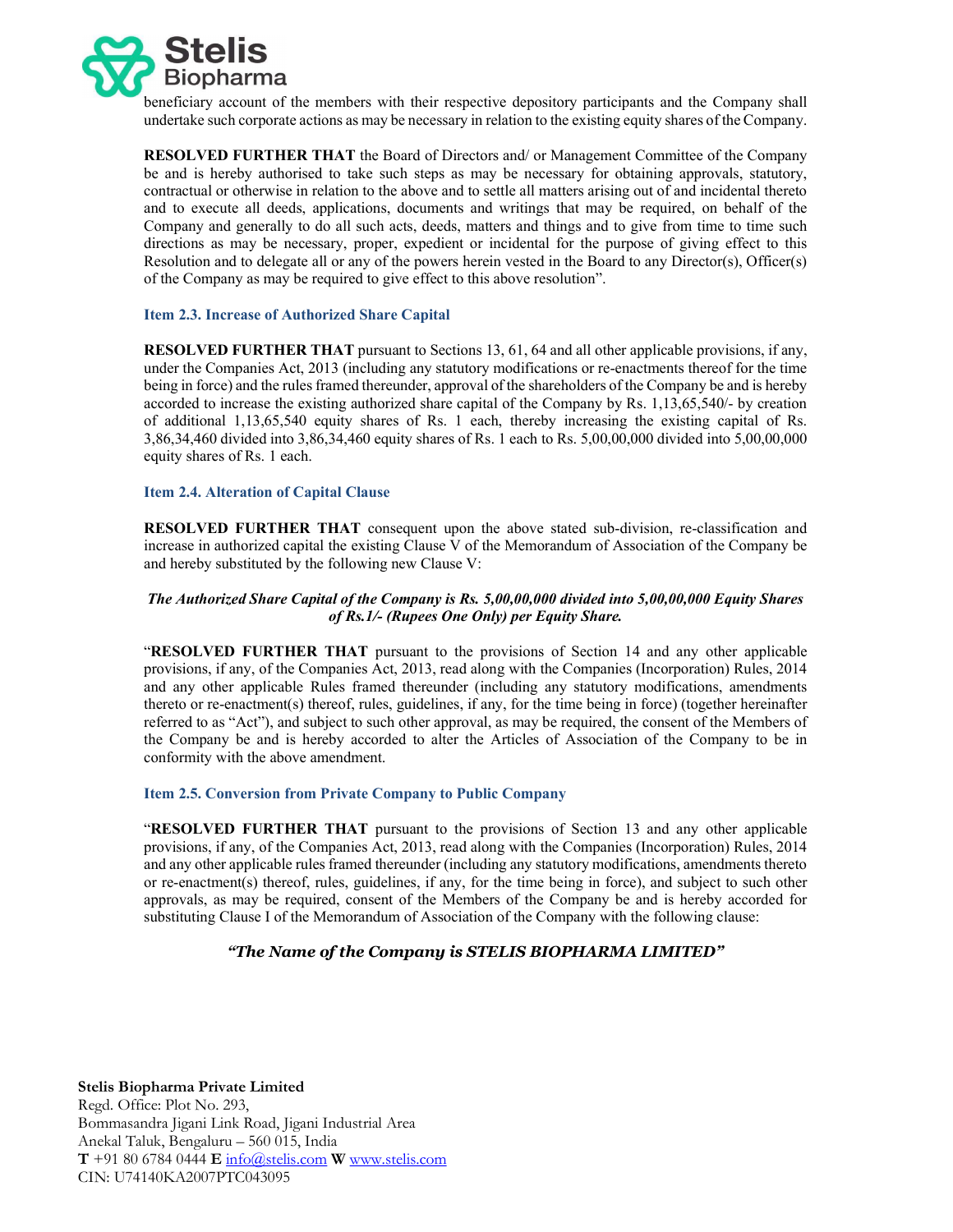

"RESOLVED FURTHER THAT pursuant to the provisions of Section 14 and any other applicable provisions, if any, of the Companies Act, 2013, read along with the Companies (Incorporation) Rules, 2014 and any other applicable Rules framed thereunder (including any statutory modifications, amendments thereto or re-enactment(s) thereof, rules, guidelines, if any, for the time being in force) (together hereinafter referred to as "Act"), and subject to such other approval, as may be required, the consent of the Members of the Company be and is hereby accorded to alter the Articles of Association of the Company to be in conformity with the provisions of the Act relating to a public limited company.

RESOLVED FURTHER THAT the new set of Memorandum of Association and Articles of Association, as placed before the board, pursuant to the Act, be and is hereby approved and adopted as the Memorandum of Association and Articles of Association in the place of existing Memorandum of Association and Articles of Association of the Company.

RESOLVED FURTHER THAT any Director of the Company be and is hereby severally authorized, on behalf of the Company, to do all such acts, matters, deeds and things as may be necessary and incidental to give effect to this resolution.

RESOLVED FURTHER THAT any Director of the Company be and is hereby authorized to sign a copy of this resolution as a certified true copy thereof and furnish the same to whomsoever concerned."

Item 3: Amendment to the Offer Documents for Preferential Allotment of Equity Shares on Private Placement Basis

To consider and, if thought fit, to pass, with or without modification(s), if any, the following resolution as a Special Resolution:

"RESOLVED THAT in partial modification to the resolutions passed on March 11, 2021 and May 3, 2021 and pursuant to the provisions of Section 42 and Section 62 and other applicable provisions, if any, of the Companies Act, 2013 (including any statutory modifications or re-enactments thereof for the time being in force) read with Rule 14 of the Companies (Prospectus and Allotment of Securities) Rules, 2014, Rule 13 of the Companies (Share Capital and Debentures) Rules, 2014, and all other applicable provisions and rules framed under the Companies Act, 2013 and all other applicable laws, and in accordance with the provisions of the memorandum of association and articles of association of the Company, consent of the Members of the Company be and is hereby accorded to amend the Private Placement Offer dated March 22, 2021, as amended vide members' resolution dated May 3, 2021 ("Offer Letter"), the record of private placement in Form PAS-5 and other documents (the "Offer Documents") in order to proportionately adjust the number of Partly Paid Equity Shares to be offered, issued and allotted to take into account for any corporate action of the Company including bonus, split of shares, sub-division of the class of equity shares into a smaller number of shares or any similar corporate action of the Company of as per the Offer Letter only to the extent as set out hereunder: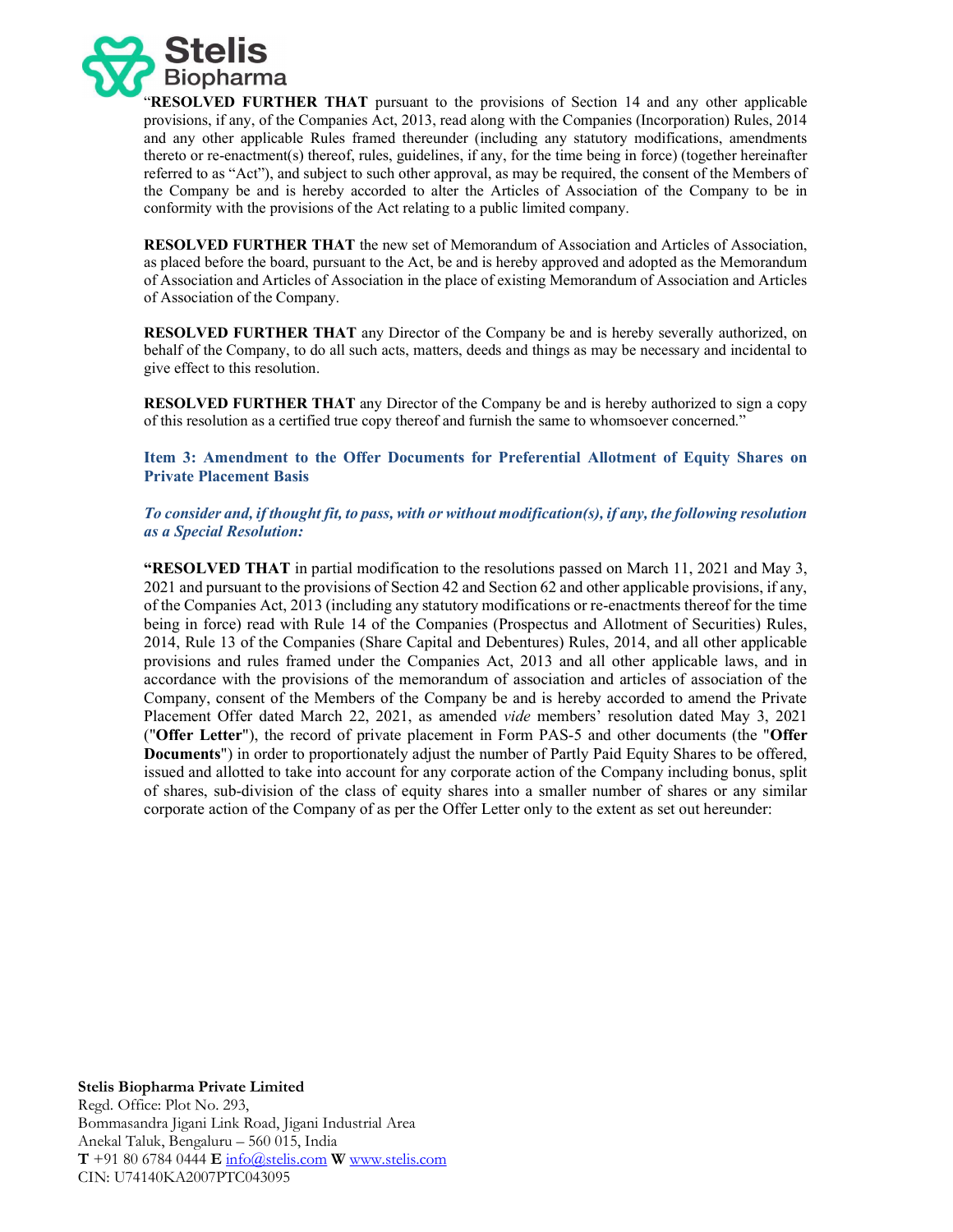

| #                | <b>Proposed Subscriber</b>                                              | No. of<br><b>Partly Paid</b><br><b>Equity</b><br><b>Shares</b> | <b>Nominal</b><br>Value<br>per<br>share<br>(Rs.) | <b>Premium</b><br>Value per<br>share<br>(Rs.) | <b>Total</b><br><b>Consideration</b><br>payable (Rs.) |
|------------------|-------------------------------------------------------------------------|----------------------------------------------------------------|--------------------------------------------------|-----------------------------------------------|-------------------------------------------------------|
| PPS <sub>1</sub> | Tenshi Life Sciences Private<br>Limited                                 | 19,71,315                                                      | $1/-$                                            | $554/-$                                       | 1,09,40,79,825                                        |
| PPS <sub>2</sub> | Arco Lab Private Limited<br>(WoS of Strides Pharma)<br>Science Limited) | 18,39,900                                                      |                                                  |                                               | 1,02,11,44,500                                        |
| PPS <sub>3</sub> | Karuna Business Solutions LLP                                           | 39,42,630                                                      |                                                  |                                               | 2,18,81,59,650                                        |
| PPS <sub>4</sub> | Karuna Business Solutions LLP                                           | 14,45,625                                                      |                                                  |                                               | 80, 23, 21, 875                                       |
| <b>TOTAL</b>     |                                                                         | 91,99,470                                                      |                                                  |                                               | 5, 10, 57, 05, 850                                    |

RESOLVED FURTHER THAT all other terms and conditions to the Offer Documents, in terms of the resolution dated March 11, 2021, and as amended *vide* members' resolution dated May 3, 2021, shall remain unchanged and continue to be effective.

RESOLVED FURTHER THAT for the purpose of giving effect to this resolution, the Board of Directors of the Company and/ or the Management Committee of the Board of Directors of the Company be and are hereby severally authorized, on behalf of the Company, to offer, issue and allot such revised number of Partly Paid Equity Shares adjusted for any corporate action of the Company, execute necessary documents and to do all such acts deeds and things as may be required in connection therewith including but not limited to the authority to sign any documents, deeds, settle any issues, questions, difficulties or doubts that may arise in this regard.

RESOLVED FURTHER THAT any Directors of the Company be and are hereby severally authorized to certify a copy of the above resolutions and issue the same to all concerned parties."

Item 4: Regularization of the appointment of Mr. P R Kannan as Executive Director

To consider and, if thought fit, to pass the following resolution with or without modification as a Special Resolution:

"RESOLVED THAT Mr. Kannan Pudhucode Radhakrishnan (DIN: 03435209) who was appointed as an Additional Director of the Company by the Board of Directors with effect from July 9, 2021 pursuant to Section 152, 161 of the Companies Act, 2013 ("the Act") and the Rules framed thereunder, who holds office up to the date of this General Meeting, consent of the Members be and is hereby accorded for the appointment of Mr. Kannan Pudhucode Radhakrishnan (DIN: 03435209) as Executive Director of the Company.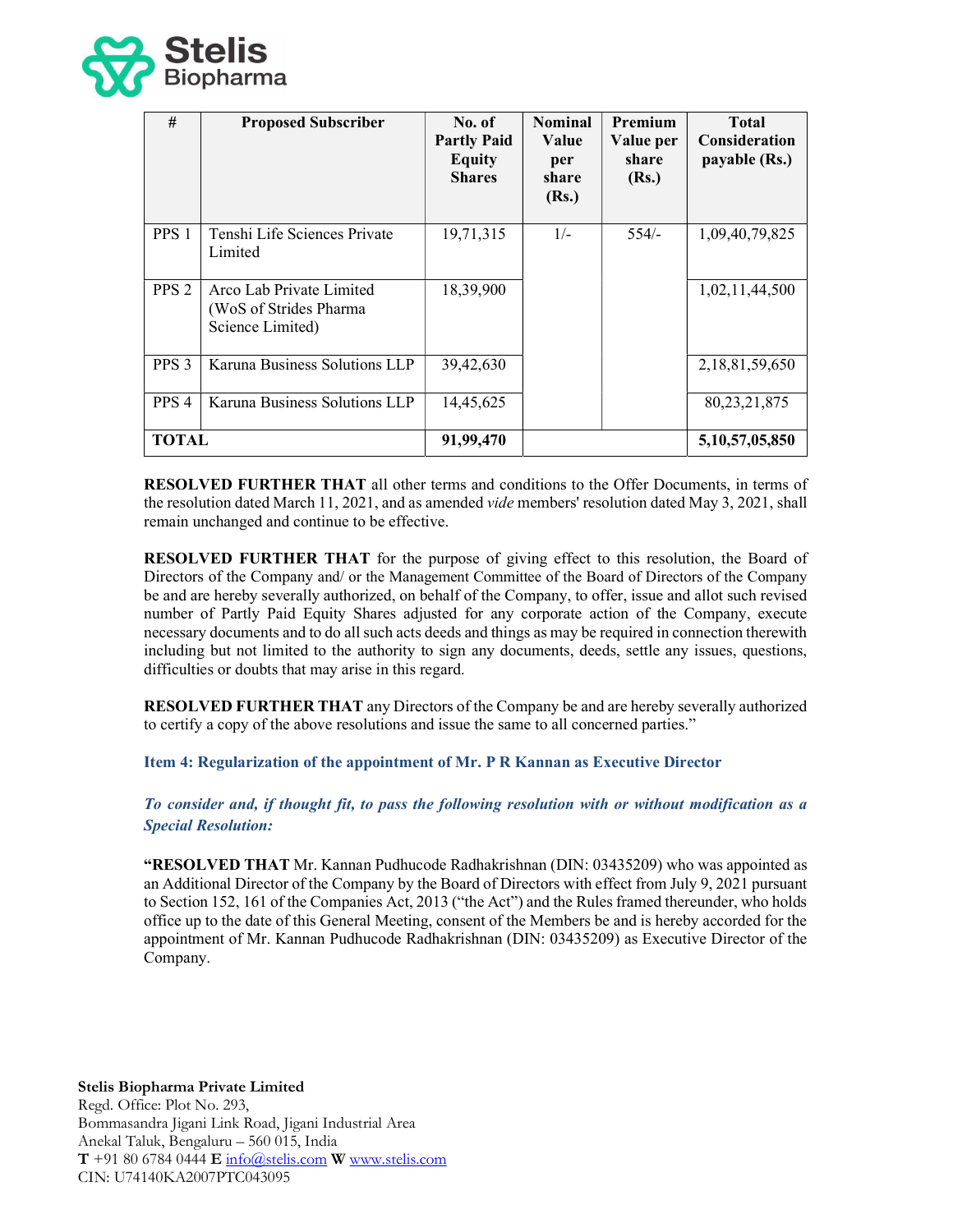

RESOLVED FURTHER THAT pursuant to the provisions of Section 196, Section 203 and other applicable provisions, if any, of the Companies Act, 2013 and the Rules framed thereunder (including any statutory modification(s) or re-enactment thereof), and in accordance with the Articles of Association of the Company, consent of the Members of the Company be and is hereby accorded to appoint Mr. Kannan Pudhucode Radhakrishnan (DIN: 03435209) (Kannan) as the Executive Director and Chief Financial Officer of the Company, with effect from July 9, 2021, as per the terms approved by the Board of Directors of the Company.

| # | <b>Particulars</b>    | <b>INR Mio per annum</b>                                                    |
|---|-----------------------|-----------------------------------------------------------------------------|
|   | Fixed Pay             | 20 Mio                                                                      |
|   | Variable pay          | 3 Mio                                                                       |
|   | <b>Total</b>          | $23$ Mio                                                                    |
|   | <b>Other Benefits</b> | ESOP worth USD 500,000 at a valuation of USD 155 Mio for Stelis;            |
|   |                       | Medical Insurance for self, spouse and two dependent children;<br>$\bullet$ |
|   |                       | Life and Accident Insurance cover for self                                  |
|   |                       |                                                                             |

RESOLVED FURTHER THAT the remuneration of Kannan shall be:

RESOLVED FURTHER THAT for the purpose of giving effect to this resolution any Director of the Company be and is hereby severally authorized, to make necessary filings with the Registrar of Companies and to do all acts, deeds, matters and things as deemed necessary, proper or desirable and to sign and execute all necessary documents, applications and returns."

Date: July 9, 2021 Place: Bangalore

For and on behalf of the Board of Directors Stelis Biopharma Private Limited

SD/-

Arun Kumar **Director** DIN: 00084845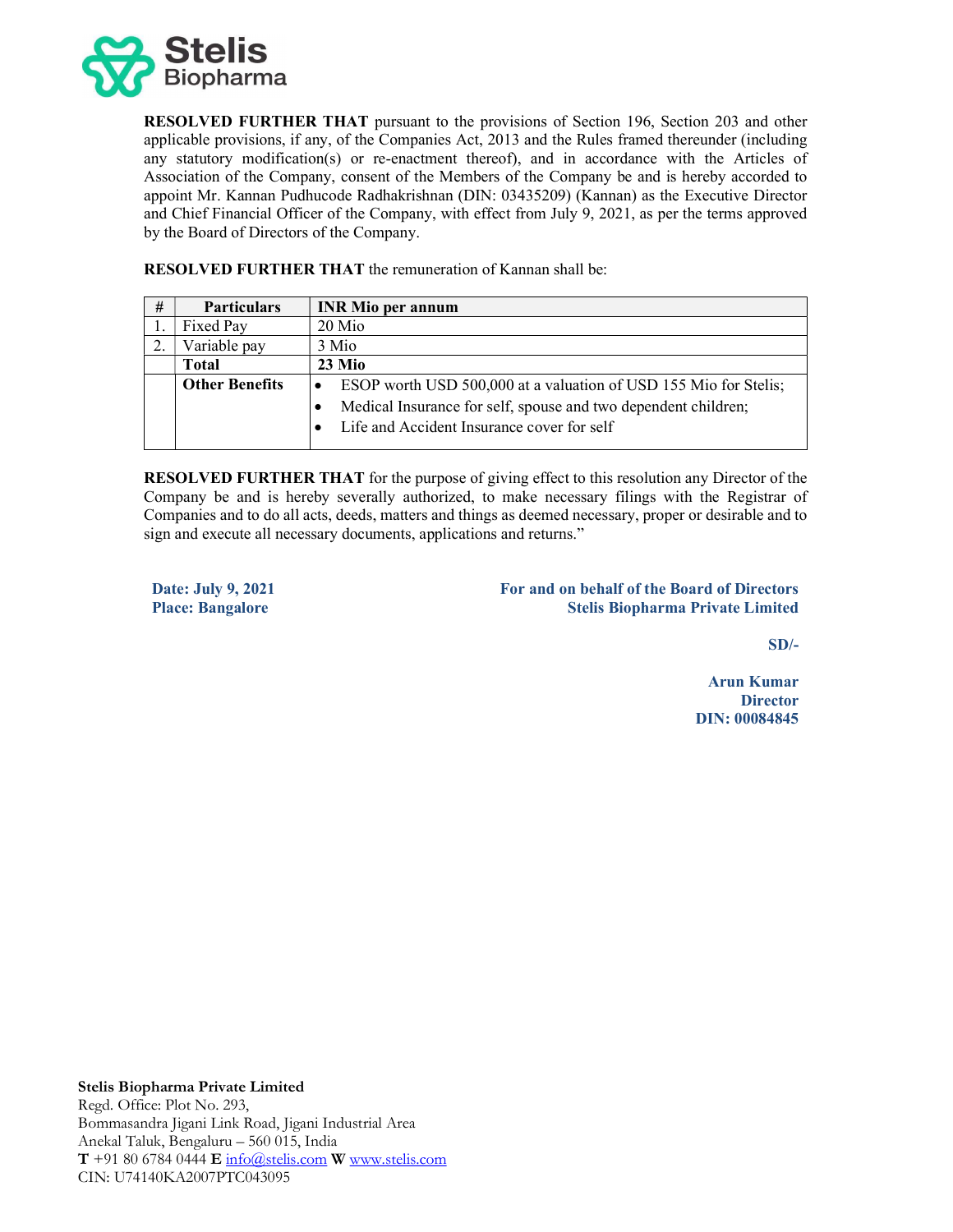

# NOTES:

- 1. The corporate members intending to appoint authorized representatives to attend the EGM are requested to send to the Company, a certified copy of the Board Resolution or Power of Attorney, if any, authorizing their representative(s) to attend and vote, on their behalf, at the EGM.
- 2. The Explanatory Statement pursuant to Section 102 of the Act read with applicable Rules thereto annexed hereto and form part of this notice.
- 3. The Meeting is convened at a shorter notice under the provisions of the Section 101 of the Companies Act, 2013
- 4. Members are requested to intimate the change in their address registered with the Company.
- 5. The details for holding EGM via videoconferencing is as under: Join Zoom Meeting https://strides.zoom.us/j/97321923080?pwd=YWZYc3cyb3JGK1IwOGRRalJWVkpZUT09 Meeting ID: 973 2192 3080 Password: 199086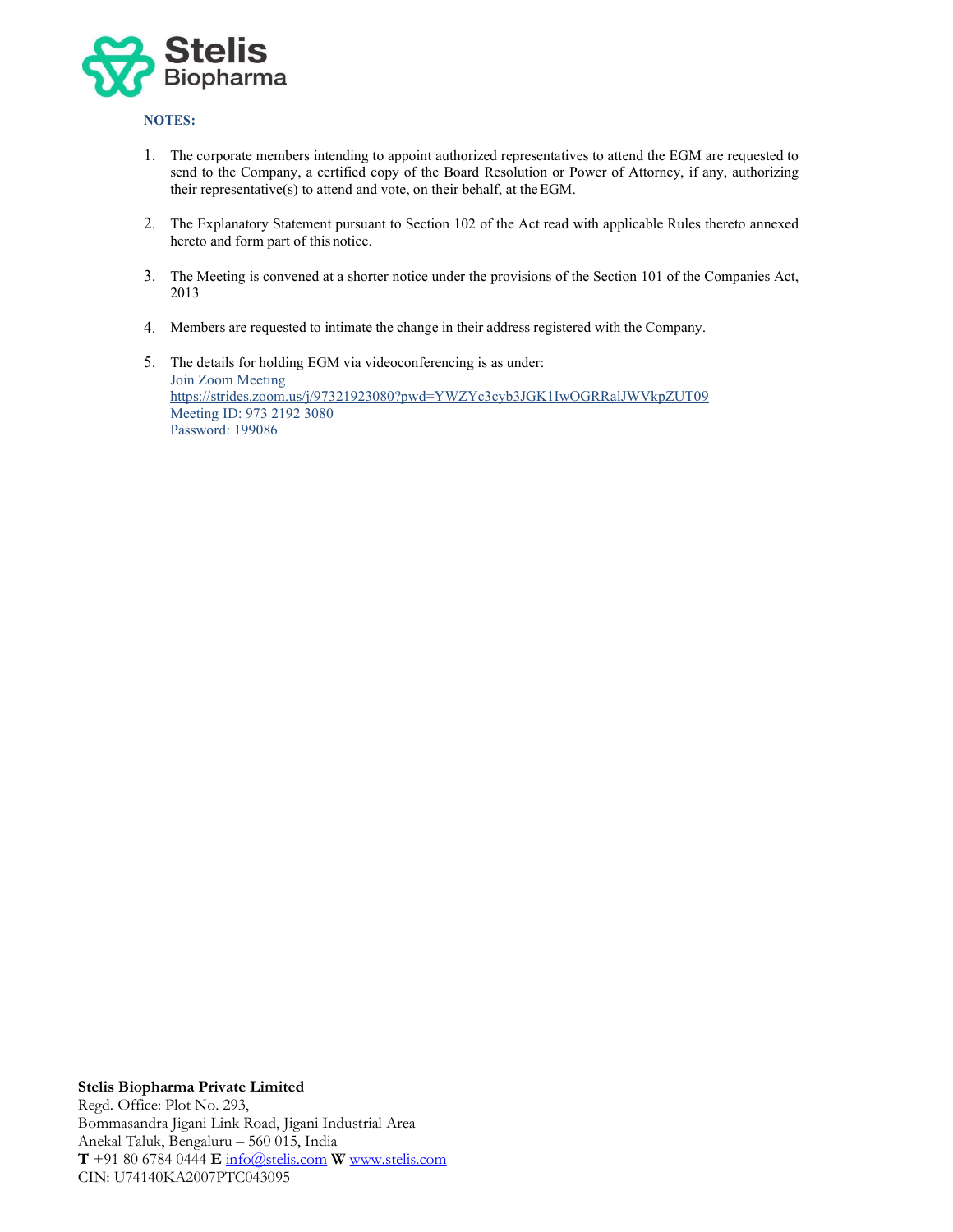

#### EXPLANATORY STATEMENT PURSUANT TO SECTION 102 OF THE COMPANIES ACT, 2013 READ WITH RULES MADE THERETO

In conformity with the provisions of Section 102(1) of the Companies Act, 2013, the following Explanatory Statement sets out all material facts relating to the Special Business mentioned in the accompanying Notice of the Extraordinary General Meeting of the members of the Company.

# Explanatory Statement for Item 1 and 2

Stelis Biopharma Private Limited ('Stelis'/ 'Company') is proposed to be listed on the stock exchanges (The National Stock Exchange of India Limited and BSE Limited) by way of demerger of biotech business undertaking of Strides Pharma Science Limited ('Strides') and Tenshi Life Sciences Private Limited ('Tenshi') and/ or such other company into Stelis, pursuant to a National Company Law Tribunal ('NCLT') approved Scheme of Arrangement.

As part of the process, Stelis has to seek No-Objection Letter from the Stock Exchanges for the Proposed Scheme.

As per BSE checklist for Scheme of Arrangement to be filed under Regulation 37 of the SEBI (Listing Obligations and Disclosure Requirements), Regulations, 2015 ('LODR Regulations'), the Resulting company i.e., Stelis should have a minimum paid up capital of INR 30 Million post scheme of arrangement.

#### To enable the proposed demerger, the following activities are proposed:

- 1) Increase the paid-up equity capital of Stelis by way of issue of Bonus Shares and further sub-division of equity shares of the Company;
- 2) Amendment to the Authorized Capital of the Company by reclassification of Compulsorily Convertible Preference Shares into Equity Shares;
- 3) Increase the Authorized Capital of the Company to an aggregate of INR 50 Million comprising of 50 Million Equity Shares of face value of Rs. 1/- each;
- 4) Conversion of Stelis from a Private Limited Company to a Public Limited Company; and;

Amend the MOA & AOA of the Company to incorporate the corporate actions listed in 1, 2, 3 and 4 above.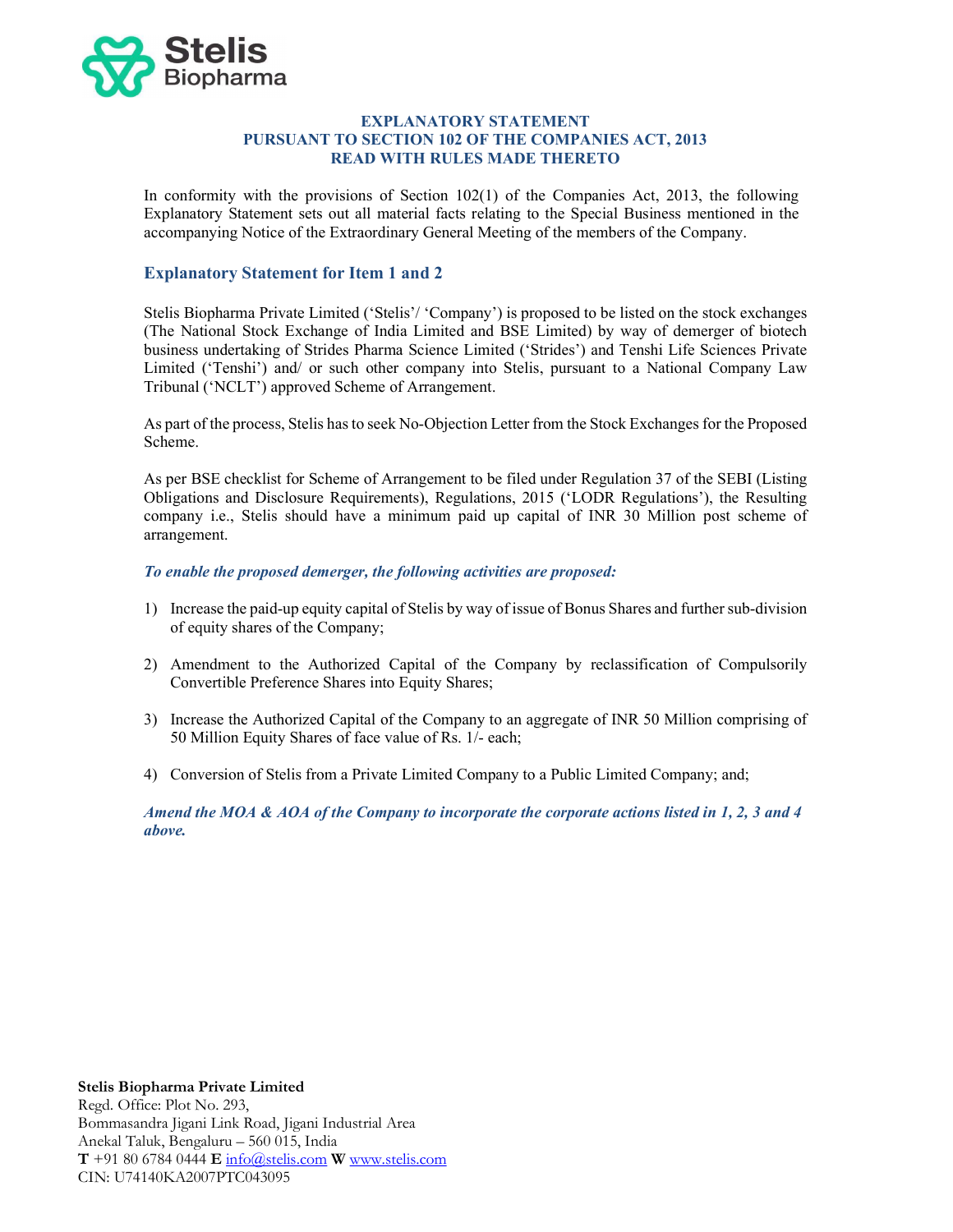

## Item 1: Bonus Issue of Equity Shares

Current paid-up capital of Stelis is ~Rs. 19.93 Million divided into 1,993,123 equity shares of face value Rs. 10/- each.

To increase the paid-up capital and to ensure liquidity and free float once listed, Bonus Issue of equity shares at a ratio of 1:2 i.e., one bonus share to be issued for every two shares held in Stelis is proposed.

Accordingly, pursuant to the provisions of Section 63 and other applicable provisions, if any, of the Companies Act, 2013, (including any statutory modification (s) or re-enactment thereof, for the time being in force) and the relevant rules framed thereunder and in accordance with the applicable provisions of the Articles of Association of the Company, consent of the Members of the Company is sought to capitalize a sum of Rs. 99,65,580 (Indian Rupees Ninety Nine Lakhs Sixty Five Thousand Five Hundred Eighty only) out of the Securities Premium Account or such other account of the Company for the purpose of issue of Bonus Shares to the existing Members of the Company in proportion of 1:2 i.e., 1 (One) equity share of face value of Rs. 10/- (Indian Rupees Ten) each for every 2 (two) equity shares of face value of Rs. 10/- (Indian Rupees ten) each.

Record Date for issue of bonus shares as indicated above shall be Friday, July 9, 2021 and all shares so issued shall *rank pari-passu* with the existing equity shares of the Company.

Consequent to such Bonus Issue, the issued paid-up capital of the Company shall increase to ~INR 29.89 Million from the current capital of ~INR 19.93 Million.

The Board considers that this proposal shall be beneficial to the Company and recommends passing of the proposed resolution stated in Item 1 as a Special Resolution and request your approval for the same.

None of the Promoters, Directors or their relatives are in any way, concerned or interested, financial or otherwise, in the resolution except and to the extent of their shareholding as Member of the Company, if any.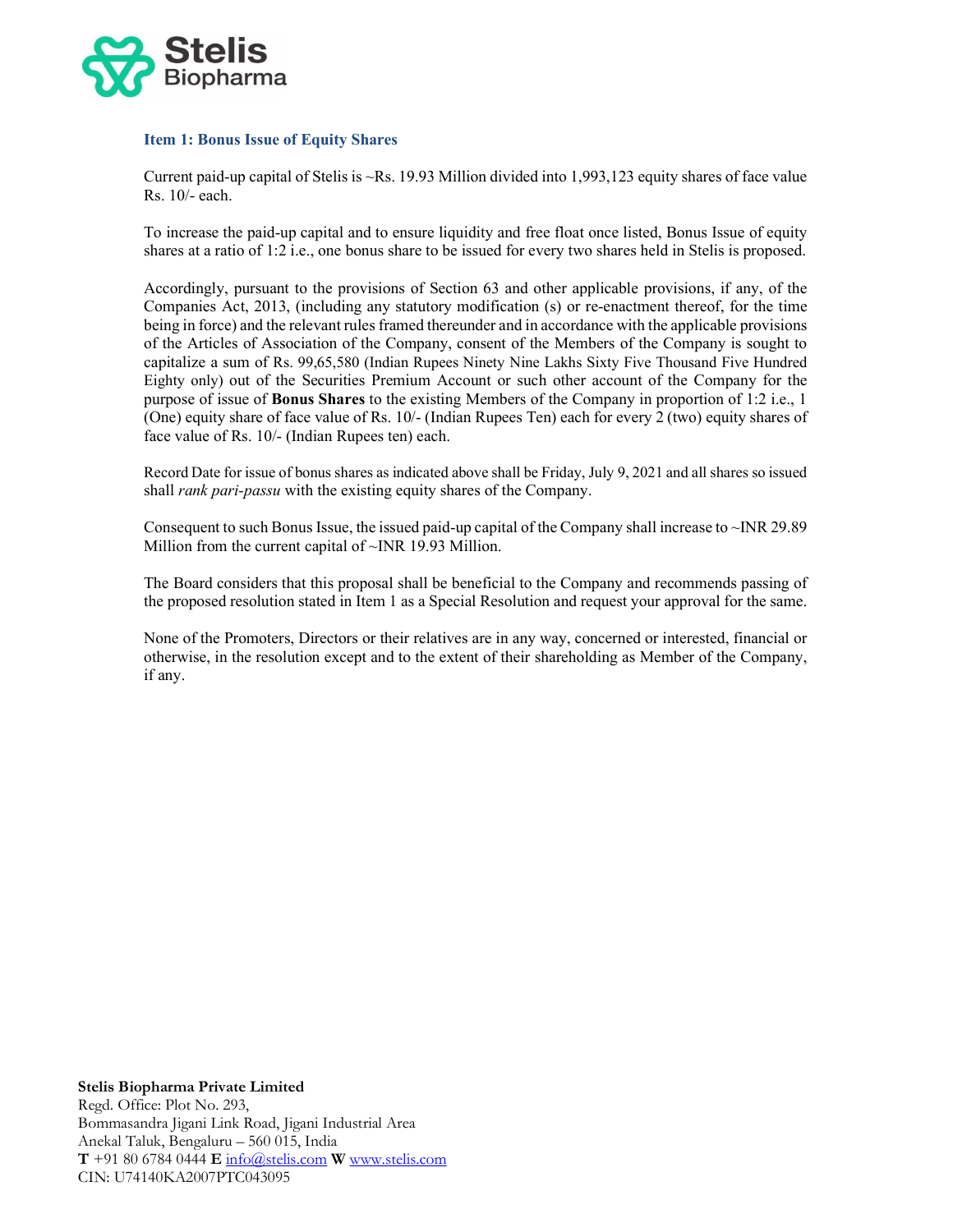

#### Item 2: Amendment to Memorandum of Association and Articles of Association of the Company

Members are apprised that it is proposed to amend the Memorandum of Association and Articles of Association to facilitate the following:

- 2.1 Reclassification of authorized and un-utilized Series A and B Compulsorily Convertible Preference Shares (CCPS) of Rs. 10/- each into Equity Shares; and
- 2.2 Sub-division of the entire Equity Shares of ~3.86 Million of INR 10/- each into 38.63 Million Equity Shares of INR  $1/-$  each aggregating to  $~\sim$  INR 38.63 Million/-;
- 2.3 Increase authorized equity share capital of the Company by INR 11.37 Million to Authorized Capital of Stelis to INR 50 Million of equivalent Equity Shares of INR 1/- per equity share.
- 2.4 Amend the Capital Clause of MOA to facilitate the activities listed in 2.1 to 2.3.
- 2.5 Amendment to Name Clause of MOA and Amendment to Articles

Further to facilitate the proposed demerger and consequent listing it is proposed to convert the Company into a Public Limited Company.

Accordingly, it is proposed to amend the Name Clause of Memorandum of Association and amend the Articles of the Company appropriately to reflect the conversion of the Company into a Public Company.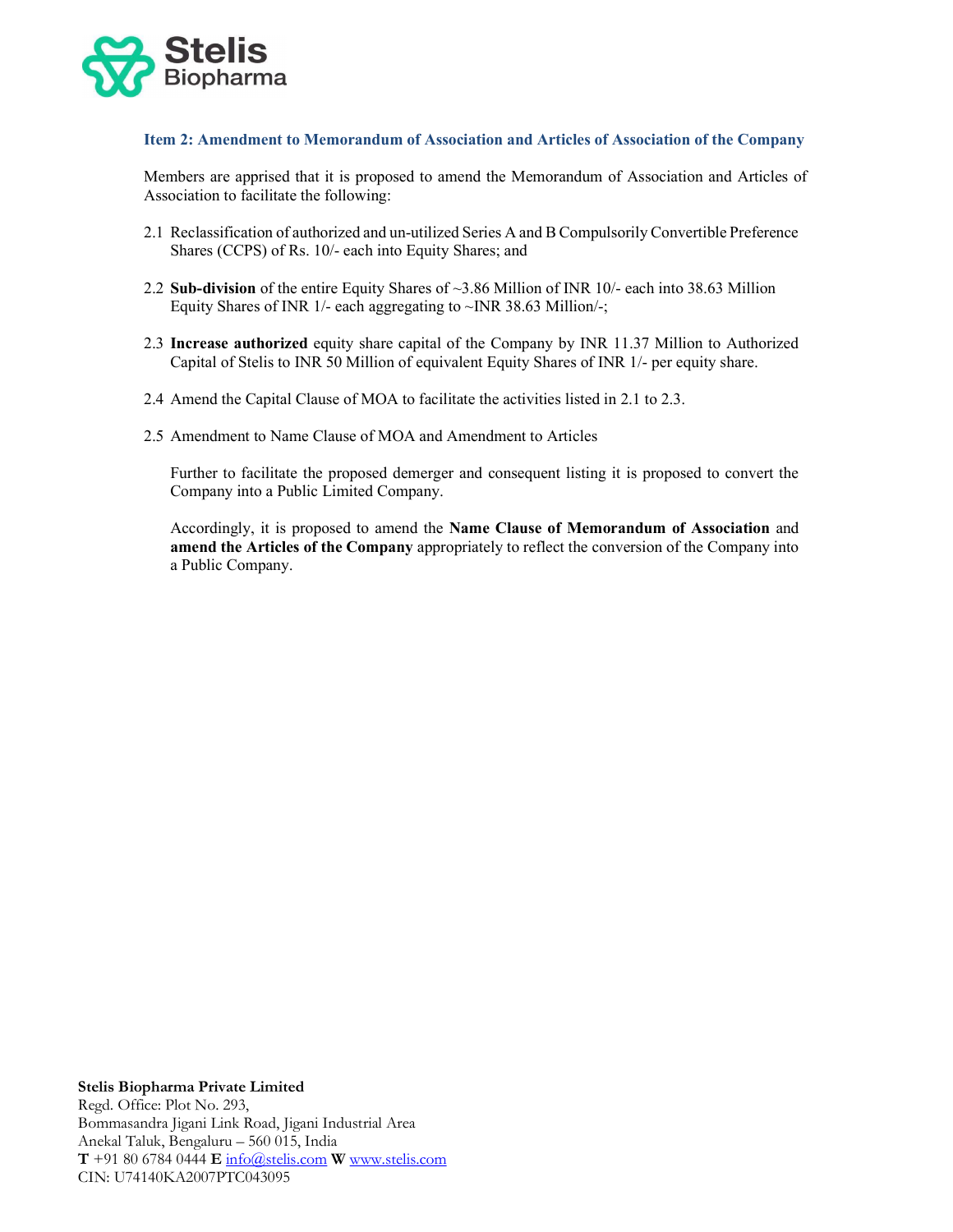

## Item 2.1: Reclassification of authorized and un-utilized Series A and B Compulsorily Convertible Preference Shares (CCPS) of Rs. 10/- each into Equity Shares

Stelis currently has unutilized Compulsorily Convertible Preference Shares (CCPS) as under:

- 1,34,334 Series A CCPS of Rs. 10/- each into 1,34,334 Equity Shares of Rs. 10/- each; and
- $\bullet$  1,79,112 Series B CCPS of Rs. 10/- each into 1,79,112 Equity Shares of Rs. 10/- each.

It is proposed that the above CCPS is reclassified into Equity Share Capital to increase the Equity Share Capital base of the Company.

| <b>Particulars</b>                                             | No. of shares                            | <b>Amount (INR)</b> |  |  |
|----------------------------------------------------------------|------------------------------------------|---------------------|--|--|
| <b>Existing authorized capital structure</b>                   |                                          |                     |  |  |
| <b>Equity Capital</b>                                          | 3,550,000 shares of INR 10/- each        | 35,500,000          |  |  |
| <b>Series A CCPS</b>                                           | 134,334 shares of INR 10/- each          | 1,343,340           |  |  |
| <b>Series B CCPS</b>                                           | 179,112 shares of INR 10/- each          | 1,791,120           |  |  |
| <b>Total</b>                                                   |                                          | 38,634,460          |  |  |
| Revised authorized capital post conversion of CCPS into EQUITY |                                          |                     |  |  |
| <b>Equity Capital</b>                                          | 3,863,446 Equity Shares of INR 10/- each | 38,634,460          |  |  |
| <b>Total</b>                                                   |                                          | 38,634,460          |  |  |

Consequent to the above conversion, total equity shares in Stelis shall be as under:

The Board considers that this proposal shall be beneficial to the Company and recommends passing of the proposed resolution stated in Item 2 as a Special Resolution and request your approval for the same.

None of the Promoters, Directors or their relatives are in any way, concerned or interested, financial or otherwise, in the resolution except and to the extent of their shareholding as Member of the Company, if any.

#### Item 2.2: Sub-Division of equity shares from Face Value of Rs. 10/- to Face Value of Rs. 1/- per share

Pursuant to the provisions of Section 61(d), 64 and all other applicable provisions, if any, of the Companies Act, 2013 and Rules framed thereunder (including any statutory modification or re-enactment thereof, for the time being in force) and the provisions of Memorandum of Association and Articles of Association of the Company approval of the Members of the company is sought for sub-division of each of the Equity Share of the Company having a face value of Rs. 10/- each in the Authorized Equity Share Capital of the Company sub-divided into 10 (Ten) Equity Shares having a face value of Rs. 1/- each ("Sub-division").

Record date for the sub-division of shares as indicated above shall be Friday, July 16, 2021 and such shares shall rank pari passu in all respects with the existing fully paid equity share of Rs. 10/- each of the company.

Pursuant to the sub-division of the equity shares of the Company, all the issued, subscribed and paid up equity shares of face value of Rs. 10/- (Rupees Ten only) each of the Company existing on the record date shall stand sub-divided into equity shares of face value of Rs. 1/- (Rupees One only) each fully paid up, without altering the aggregate amount of such capital and

Accordingly, Capital Clause of the Memorandum and Articles of the Company shall be amended to reflect the sub-division of shares.

# Stelis Biopharma Private Limited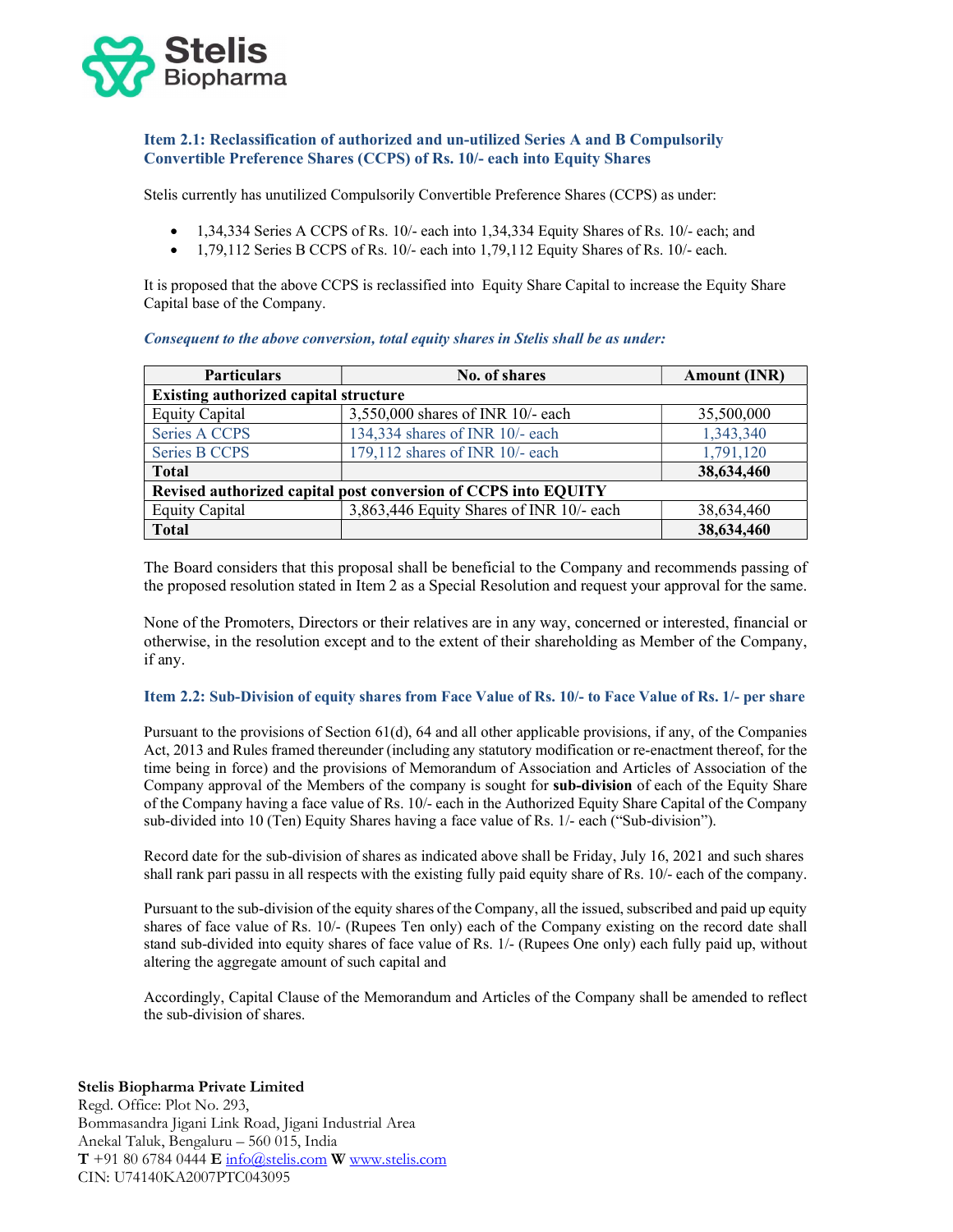

The Board considers that this proposal shall be beneficial to the Company and recommends passing of the proposed resolution stated in Item 2 as a Special Resolution and request your approval for the same.

None of the Promoters, Directors or their relatives are in any way, concerned or interested, financial or otherwise, in the resolution except and to the extent of their shareholding as Member of the Company, if any.

## Item 2.3. Increase of Authorized Capital

Approval of the Members is sought for increasing the existing authorized share capital of the Company by Rs. 1,13,65,540/- by creation of additional 1,13,65,540 equity shares of Rs. 1 each, thereby increasing the existing capital of Rs. 3,86,34,460 divided into 3,86,34,460 equity shares of Rs. 1 each to Rs. 5,00,00,000 divided into 5,00,00,000 equity shares of Rs. 1 each.

## Item 2.4 Amendment to Capital Clause

Consequent to the issue of Bonus Shares, Sub-division of share and Increase of Authorized Capital as detailed in Item 2.1, 2.2 and 2.3, the capital clause of the Company shall stand amended as under:

| <b>Particulars</b>                           | No. of shares                            | <b>Amount (INR)</b> |  |  |
|----------------------------------------------|------------------------------------------|---------------------|--|--|
| <b>Existing authorized capital structure</b> |                                          |                     |  |  |
| <b>Equity Capital</b>                        | 3,550,000 shares of INR 10/- each        | 35,500,000          |  |  |
| Series A CCPS                                | 134,334 shares of INR 10/- each          | 1,343,340           |  |  |
| <b>Series B CCPS</b>                         | 179,112 shares of INR 10/- each          | 1,791,120           |  |  |
| <b>Total</b>                                 |                                          | 38,634,460          |  |  |
| Proposed authorized capital structure        |                                          |                     |  |  |
| <b>Equity Capital</b>                        | 38,634,460 Equity Shares of INR 1/- each | 38,634,460          |  |  |
| <b>Add:</b> Increased Equity<br>Capital by   | 11,365,540 Equity Shares of INR 1/- each | 11,365,540          |  |  |
| <b>Total</b>                                 |                                          | 50,000,000          |  |  |

Revised Authorized Capital of Stelis, post the above amendments shall be INR 50 Million comprising of 50 Million Equity Shares of face value Rs. 1/- per share. Accordingly, Clause V of the Memorandum of Association of the Company shall be substituted as under:

# The Authorized Share Capital of the Company is Rs. 5,00,00,000 divided into 5,00,00,000 Equity Shares of Rs.1/- (Rupees One Only) per Equity Share.

The Board considers that this proposal shall be beneficial to the Company and recommends passing of the proposed resolution stated in Item 2 as a Special Resolution and request your approval for the same.

None of the Promoters, Directors or their relatives are in any way, concerned or interested, financial or otherwise, in the resolution except and to the extent of their shareholding as Member of the Company, if any.

# Stelis Biopharma Private Limited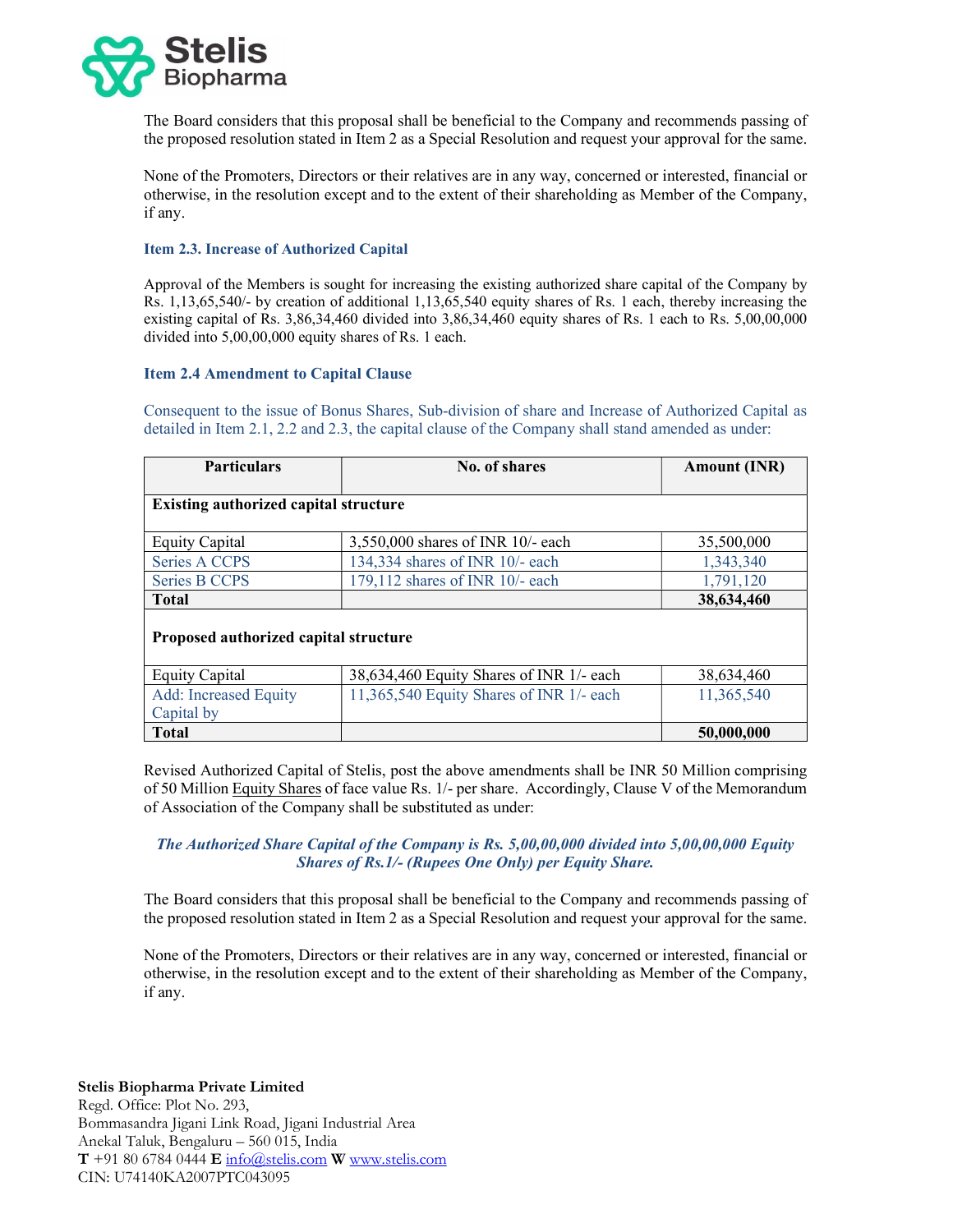

#### Item 2.5. Conversion of Stelis into a Public Limited Company

To facilitate demerger of Stelis and subsequent listing, it is proposed to convert Stelis into a Public Limited Company and in this regard it is proposed to change the name of the company from Stelis Biopharma Private Limited into Stelis Biopharma Limited.

Further, pursuant to the provisions of Section 14 and any other applicable provisions, if any, of the Companies Act, 2013, read along with the Companies (Incorporation) Rules, 2014 and any other applicable Rules framed thereunder (including any statutory modifications, amendments thereto or reenactment(s) thereof, rules, guidelines, if any, for the time being in force) (together hereinafter referred to as "Act"), and subject to such other approval, as may be required, approval of the Members of the Company is sought to alter the Memorandum and Articles of Association of the Company to be in conformity with the provisions of the Act relating to a public limited company.

Approval of the members is sought to adopt the new set of Memorandum of Association and Articles of Association in the place of existing Memorandum of Association and Articles of Association of the Company.

The Board considers that this proposal shall be beneficial to the Company and recommends passing of the proposed resolution stated in Item 2 as a Special Resolution and request your approval for the same.

None of the Promoters, Directors or their relatives are in any way, concerned or interested, financial or otherwise, in the resolution except and to the extent of their shareholding as Member of the Company, if any.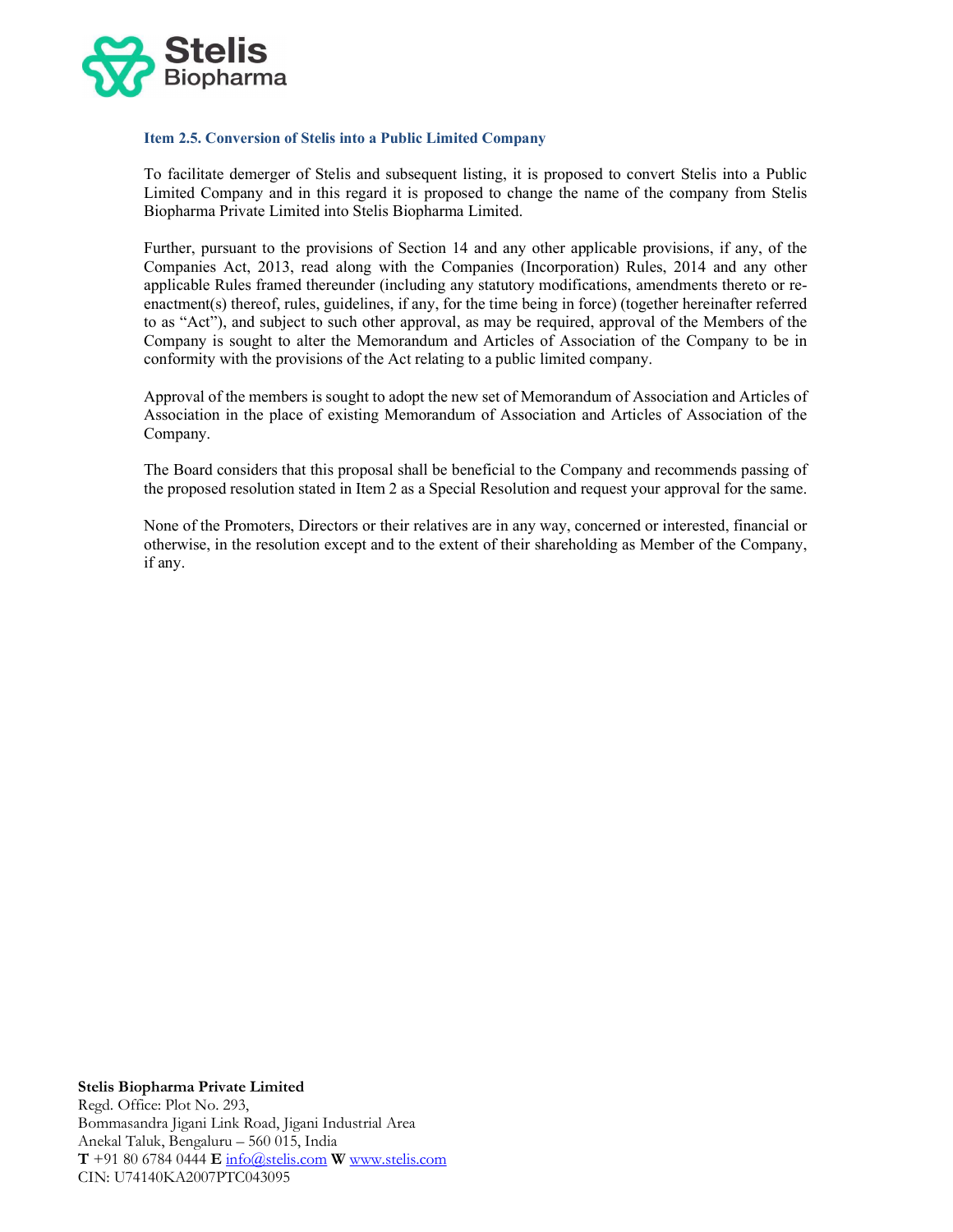

## Item 3 - Amendment to the Private Placement Offer letter dated March 22, 2021 and as amended on May 3, 2021

This has reference to the Private Placement Offer dated March 22, 2021 and as amended on May 3, 2021 ("Offer Letter"), the record of a private placement offer in Form PAS-5 and other documents for the offer, issue and allotment of Equity Shares as per the Offer Letter (the "Offer Documents") of Stelis Biopharma Private Limited (the "Company").

As per the Offer Documents, Board and Shareholder's approval dated March 22, 2021 and May 3, 2021, the following equity shares were offered for subscription, all of which may be partly paid-up to the extent of 5% of the entire subscription amount at the time of allotment:

| <b>Proposed Subscriber</b>                    | <b>No. of Partly Paid</b><br><b>Equity Shares</b> | <b>Nominal Value per</b><br>share (Rs.) | <b>Premium</b><br>Value per<br>share (Rs.) |
|-----------------------------------------------|---------------------------------------------------|-----------------------------------------|--------------------------------------------|
| Tenshi Life Sciences                          | 131,421                                           | $10/-$                                  | $8,322/-$                                  |
| Arcolab (WOS of Strides)                      | 122,660                                           |                                         |                                            |
| Solutions<br><b>Business</b><br>Karuna        | 262,842                                           |                                         |                                            |
| <b>LLP</b>                                    |                                                   |                                         |                                            |
| <b>Business</b><br><b>Solutions</b><br>Karuna | 96,375                                            |                                         |                                            |
| <b>LLP</b>                                    |                                                   |                                         |                                            |
| <b>TOTAL</b>                                  | 613,298                                           | $8,332/-$                               |                                            |
|                                               |                                                   | (incl. premium)                         |                                            |

## Consequent to the proposed Bonus and Split of equity shares of Stelis, value per share of:

- Fully Paid Shares has reduced to Rs. 653/- per share (in place of Rs. 9,790/- per share); and
- Partly Paid Shares has reduced to Rs. 555/- per share (in place of Rs. 8,332/- per share)

Accordingly, the quantum and value per share of the partly paid shares referred above needs amendment as under:

| #                | <b>Proposed Subscriber</b>    | <b>No. of Partly</b> | <b>No. of shares</b> | Value per share       |
|------------------|-------------------------------|----------------------|----------------------|-----------------------|
|                  |                               | <b>Paid Equity</b>   | consequent           |                       |
|                  |                               | <b>Shares</b>        | to Bonus and         |                       |
|                  |                               |                      | <b>Split</b>         |                       |
| PPS 1            | Tenshi Life Sciences          | 131,421              | 19,71,315            | Rs. 555/- per share   |
| PPS <sub>2</sub> | Arcolab (WOS of Strides)      | 122,660              | 18,39,900            | FV: Rs. 1/- per share |
| PPS <sub>3</sub> | Karuna Business Solutions LLP | 262,842              | 39,42,630            | Prem.: Rs. 554/- per  |
| PPS <sub>4</sub> | Karuna Business Solutions LLP | 96,375               | 14,45,625            | share                 |
|                  | <b>Total</b>                  | 613,298              | 91,99,470            |                       |

In order to give effect to the aforesaid amendment, Offer Documents, as approved by the Board on March 11, 2021 and amended on May 3, 2021 and issued by the Company shall be required to be amended. All other terms and conditions of the offer document remains unchanged.

Members to note that there won't be any significant change in the subscription amount committed by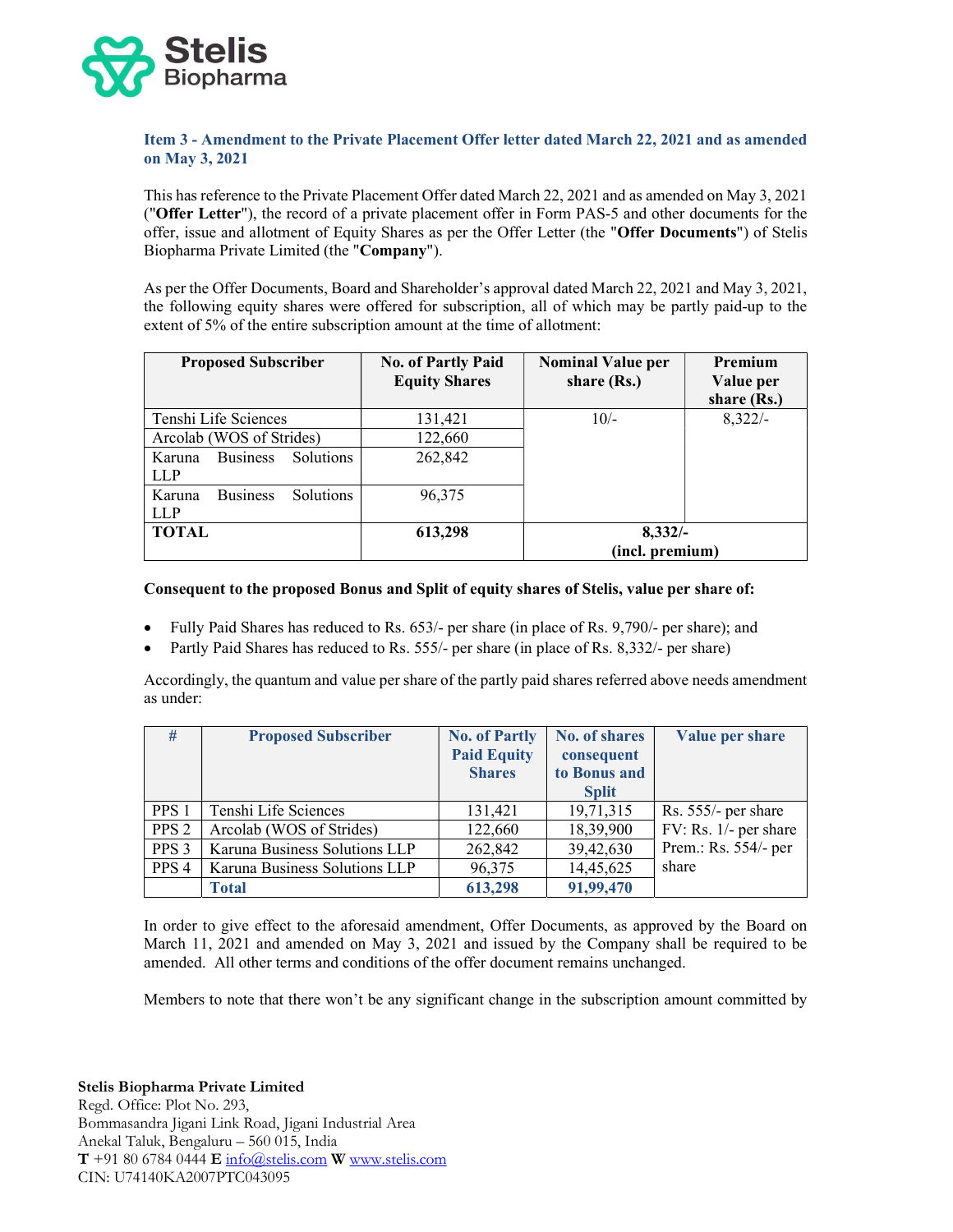

the investors of partly paid shares and the percentage holding on a fully diluted basis pursuant to the

above proposed change. Further, consequent to the proposed amendments, there would not be any change in shareholding pattern or board positions in the Company vis-a-vis the other members.

# Approval of the Members is sought to consider and if deemed fit, approve the proposed amendment to the Offer documents for Preferential Allotment of Equity Shares on Private Placement Basis.

Board of Directors of the Company believe that the proposed amendment to the offer does not have any adverse implications on the shareholding or business of the Company and therefore recommends passing of such resolution as set out Item No. 3 as a Special Resolution for your approval.

None of the Directors or Key Managerial Personnel of the Company is, in any way, concerned or interested in the resolutions, except to the extent of their shareholding in the Company.

## Item 4: Appointment of Mr. P R Kannan as Executive Director and CFO of the Company

Members are informed that the Board of Directors of the Company has appointed Mr. P R Kannan (DIN 03435209) as Executive Director (ED) and Chief Financial Officer (CFO) of the Company effective July 9, 2021.

#### About P R Kannan

Kannan has been with the Group for over a decade, and he has been instrumental in many successful strategic outcomes of the Group. He headed several portfolio companies within the group, including Tenshi Life Sciences. He was earlier the CFO for SeQuent Scientific Limited, where he is credited to have led the Company towards sustainable growth and delivered significant stakeholder value.

Kannan is a Chartered Accountant and a member of the CIMA, London.

## Responsibility at Stelis

At Stelis, he shall be the ED & CFO and will have the core responsibility of financial controllership, strategic long-term and short-term decision making, budgeting, secretarial matters, corporate governance & oversight of the businesses.

He will also oversee the Company's efforts in M&A and manage relationships with the external agencies, including bankers. Besides this, Kannan will also lead Stelis' initiatives in IT, digital transformation and new business investments.

As an immediate priority, Kannan shall lead the planned demerger process for Stelis and enable the Company's listing in the stock exchanges.

The Board considers that his appointment would be beneficial to the Company and it is strongly desirable to avail the services of Mr. P R Kannan as Executive Director of the Company.

The Board recommends the passing of the proposed resolution stated in Item 4 as a Special Resolution and request your approval for the same.